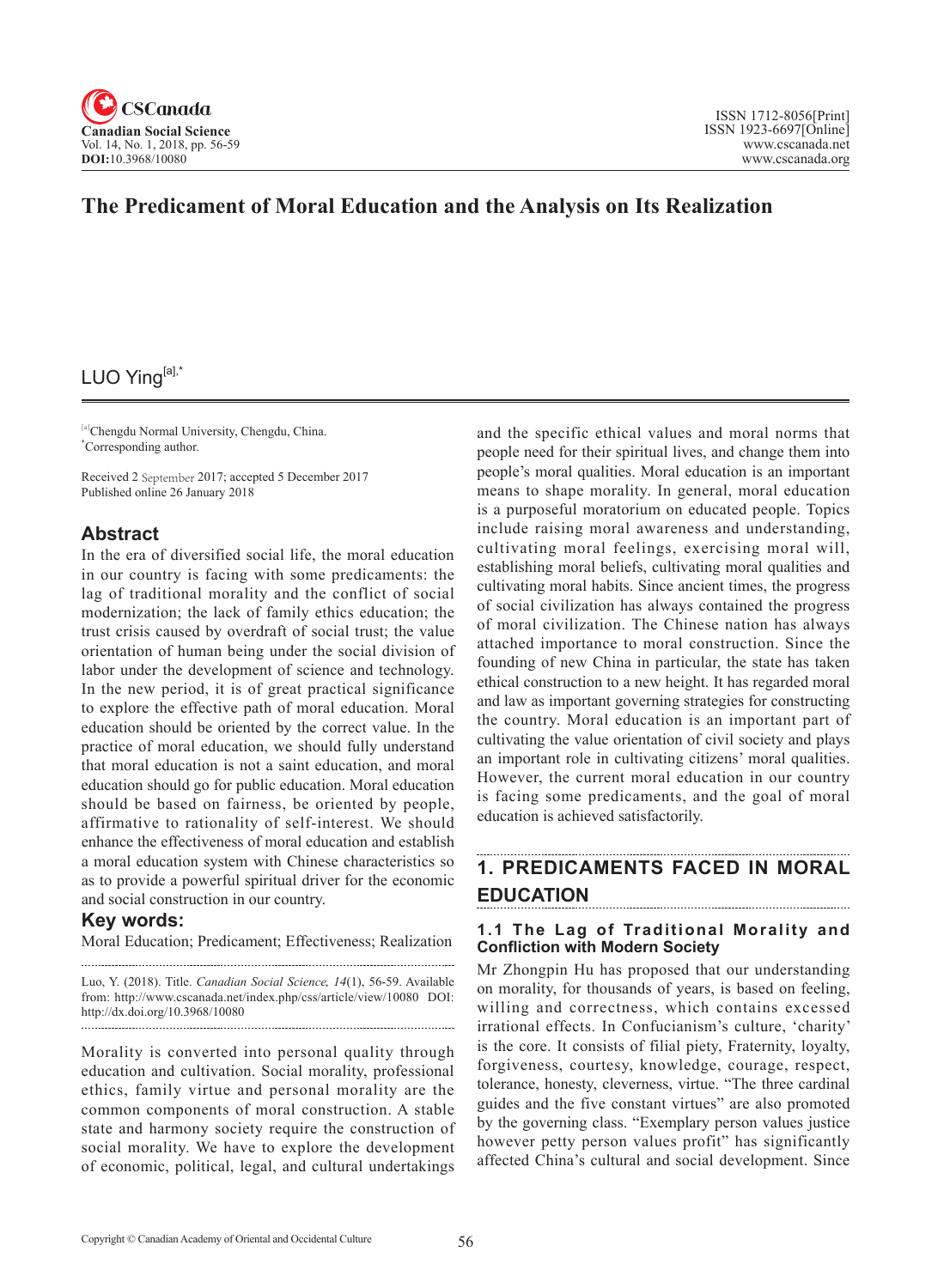the establishment of People's Republic of China, "public profit over private profit" and "all for the public" have also oriented mainstream culture. We should notice that "public over private" is an elite behavior, however, selfbenefiting is human nature. The traditional morality completely opposes the rationality of self-benefiting, which also opposes humanity. In turn, it splits personality. "Unmatched behavior and statement" and "noble statement and dirty mind" provide theoretical basis to hypocrite culture.

We have to admit that traditional moral education does have positive effect on developing objects' daily behavior standards and part of personalities. However, in Information age, concerns of society and family are increasing with the age of the educated people. Currently, personal characters and achievement are emphasized and promoted. The traditional moral education brings positive effect to moral education of people and eliminates development of personal characters at meantime. Does it really make teenagers independent, creative and strong by teaching people to be "temperate, kind, courteous, restrained and modest"? In the economy-oriented business era, lacking of independence and innovative spirit, Confucianism's moral restricts will not able to provide spiritual power for the current generation of young people, which is the future of the society. The current international competition actually is the talent competition. The next generation that we need should be capable to inherit outstanding national traditional culture, international sight and ambitious mind. Feudal dynasties, which were prevalent in Confucianism, were often overwhelmed by brutal "strong barbarians". "Lagging behind leaves one vulnerable to attacks" is a profound lesson from history. Lacking of advanced culture and ethical civilization is a factor that accounts for the nation's lagging. The traditional moral education is idealistic with nature of humanity buried. It is often manifested as pursuing ideal and respecting beauty, however sometimes beyond reality. Therefore, under the conditions of reform and opening up and the development of market economy, diversification of social life brought by social modernization will inevitably change people's values. The independent personality and innovative development emphasized by modern society will inevitably lead to the individualization of personal behavior and diversification of value choice. The nationality of the traditional morality is not conducive to go abroad and connect the world. Under the premise of inheriting the traditional ethics of the Chinese nation, we should pay attention to the actual demands of China's reform and opening up and socialist market economy development, as well as the new connotation of civic morals, for instance the competition mechanism and competition consciousness resulted from social modernization inevitably. For example, patriotism education in today's society should have international vision and awareness, consider how to go abroad and exchange information with other nations and countries, learn from others' science and technology and management experience, and seek the development of our own nation.

#### **1.2 The Lack of Family Ethics Education**

Since the emergence of families in human society, family education has always been valued by the society as a form of education. China has conducted a thorough study of family education since early time. Confucianism has also taken "self-improving, managing family, governing state and bring justice and virtue to the world" as the highest pursuit of personal ideal. The emergence of a large number of classic books on moral education in history has had a profound impact on the history of moral education and is also one of the important symbols of the highly developed civilization in Chinese history. Family as a cell of society is an important carrier of moral civilization construction. However, with the continuous promotion of economy and society, family education in our country is getting more and more impact.

There is still a long way to go in order to build a modernized country in China, but the rapid modernization of society has led to the prevalence of modern diseases. Small family and high liquidity are necessary to the postindustrial era. In this regard, family, a beautiful harbor once entrusted with the best feelings of mankind, has become a luxury hotel and residence for luxury decoration.

The accelerated life pace, the sharply increased single-parent families, the excessive publicity on sex equality and the economic pressure in society have led to the voluntary or forced removal of housewives from their families, participating the competition in society a female man. Regardless of success or not, the possibility of overall happiness reduction in the entire family is greatly increased. The emergence of a large number of professional women leads to rapid decay in living standards and happiness comparing children's predecessors. A happy childhood and happiness of multigenerational family are distant dreams.

In the view of family members, home is no longer warm and lovely. It is just a cold accumulation that provides modern goods. Fast-paced life makes parents, who are rarely met, gene communicators and food suppliers in the sense of biological relation. Therefore, as a family, the traditional Chinese elders play a more and more minor role in demonstrating the education and moral behavior of their younger generation and parents to their children. In the traditional Chinese family rules education based on the culture of filial piety, honesty and amity education appears to be very weak.

#### **1.3 Overdrawn Social Trust Leads to Confidence Crisis and Blind Conformity**

For a healthy society, the level of trust matches the level of civilization in society. In China, the media is more publicized with very few references to negative effects. When the negative impact occurs, the public, who is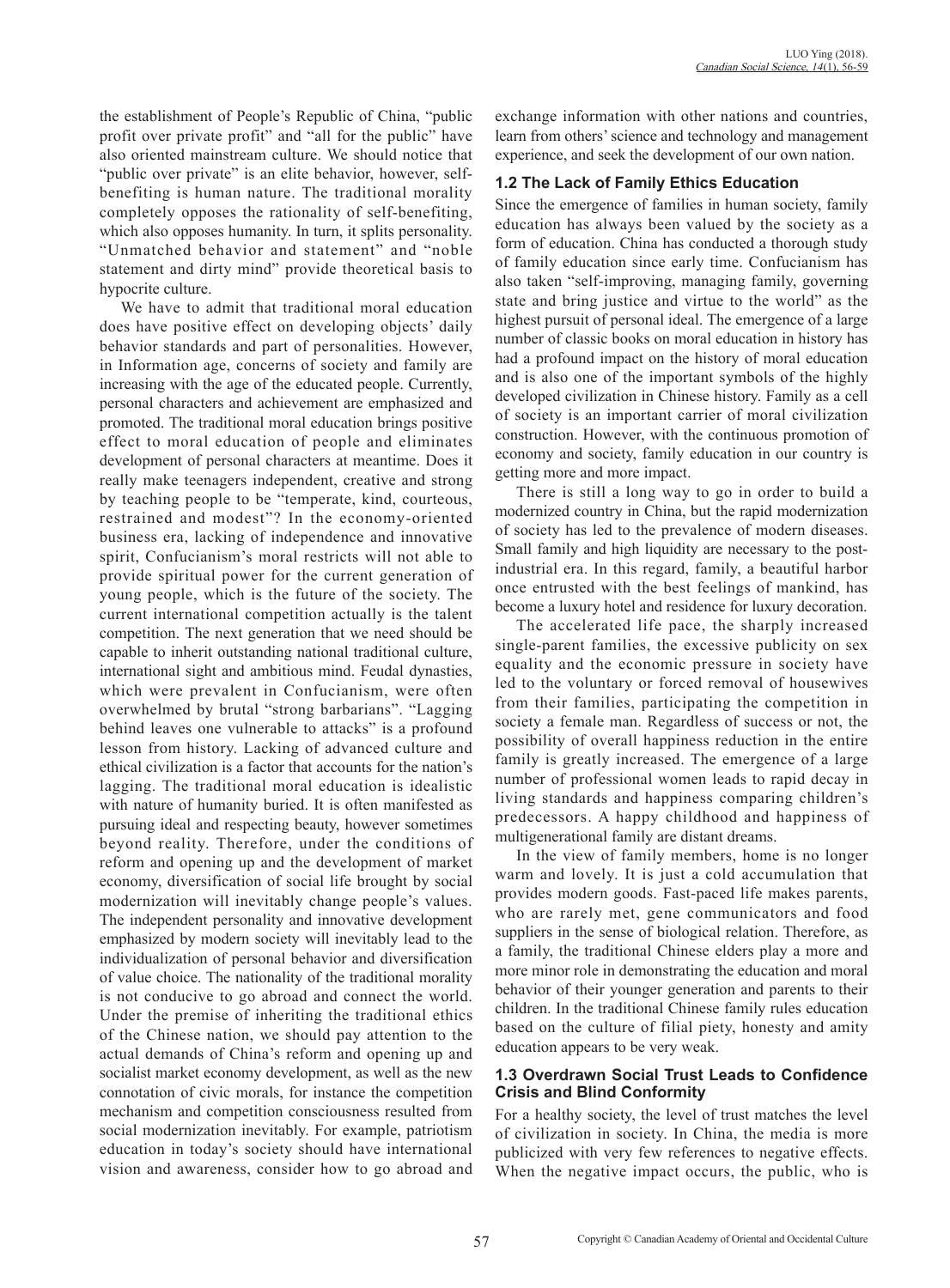accustomed to positive publicity, is hardly prepared for the negative effects. Naturally, the negative effect will be magnified again and again in the public mind. For example, the public has placed great hopes on reforms of education, health care and housing, which often fail to meet the expected goals and disappoint the general public. Particularly, there is incredible news, for example someone has just sung red songs on stage and however went to prison after a while. Another example is the internet and phone call fraud. As time passes, the crisis of trust in the fatal issue of modern society has emerged. No talking to strangers, no believing in people, or even in oneself since they themselves may create the illusion and any decision may be fallacious. Naturally, the positive "guidance" from society, schools and families hardly arouses resonance, but rather people's questioning. Is "Lei Feng" real in history? Is he really willing to benefit others instead of himself as advertised? How in reality can not I find such a person? Why does the standard of life of "public servants" who have solemnly vowed to be honest and clean is higher than most "masters"? Why those hardworking and outstanding students from normal families are hardly employed after graduating from school, however those from servants' families have positions that have been decided already? Can "phenomenon of secondary students ", "educated poverty" explain whether knowledge can really change the fate?

Suspect arises and confusion will be hardly solved in a long time. No one knows who is reliable, which inevitably leads to the emergence of conformity. The power of the group may be able to protect themselves, hence many people like to follow the crowd. Lack of principle results it difficult to have a firm belief, let alone morality. For example, in the field of education, some educators are not seeking meritorious but no mistakes while teaching, losing the ability and personality of independent thinking, which lacks of basic professional ethics. In such an environment, it is bound to lose its innovation ability. This phenomenon exists in various fields in China, which severely restricts China's sustainable development.

#### **1.4 Social Labor Division under the Development of Science and Technology Leaded Changes in People's Value Orientation**

With the rapid development of science and technology, especially after the Internet Era, social material is extremely rich, abundant science and technology products enter people's daily life. Pragmatism suggests that science and technology are paramount in conquering nature and increasing material consumption. Humans indulge in their own shrinking and black box created by them, losing their own creative value and unconsciously becoming prisoners of their own great creativity. It leads to alienation in depth and shifted value orientation. The finely fixed division of labor makes the essence of the people one-sided, simplistic, and deformed. Human labor then loses the joy

and rich social significance. People completely become items attached to the machine, depending on "high-tech" products. People unconsciously and tirelessly subordinate themselves to the division of labor as slaves to obtain means of subsistence, and have gradually forgotten to seriously think about the existence of human beings. Due to the pursuit of money and material life, people's outlook on life and values has changed. The worship of money, egoism and hedonism have led to moral decline.

Social division of labor has largely contributed to the development of society, but it can not make people's creativity fully enhanced. Instead, it makes all people (workers and capitalists) into a system driven by materialism slave. Money has become the master of all things, but morality has become a vassal. The evaluation of a person's value in business system depends on what he has, regardless of virtue and the kind of person. The grand existence of private ownership makes it difficult to eliminate this deformed labor division and social valueorientation. Also it is not able to make people become the real subject.

#### **2. The Effective Path to China's Moral Education**

#### **2.1 Moral Education Should Be Public Education Instead of Saint Education**

For a long time, China's moral education unrealistically advocates a kind of "saint morality" and "heroic morality", or "mythological morality", such as role models based on "all for public without asking for profit" are often lacking of human reality. They are "heroes filled with all people except themselves". Or they are moral models who are sick and persist in their working positions. These let the general public feel moral models are terrible, incredible and not achievable and leave no choice but away from they. However, we must admit that in a certain historical period of time, the examples of perfect heroic models have inspired a generation of people and provided a powerful spiritual force for the construction of the country. However, in the era of postmodernism, which emphasizes reflection on suspicion, the single "superficial integrity" inevitably casts doubt on its authenticity and even suspects the unspoken motives behind its excessive publicity.

People are the sum of social relations. In other words, people are the sum of many kinds of roles and need to undertake many kinds of obligations. They are sons or daughters of parents, husbands or wives, fathers or mothers, leaders or subordinates, taxpayers, performers of rights and undertakers of obligations. When a person unilaterally devoted all to society or others, he must have forgotten all his responsibilities. From a certain point of view, such people do not have the typical meaning, which is difficult to gain wide agreement.